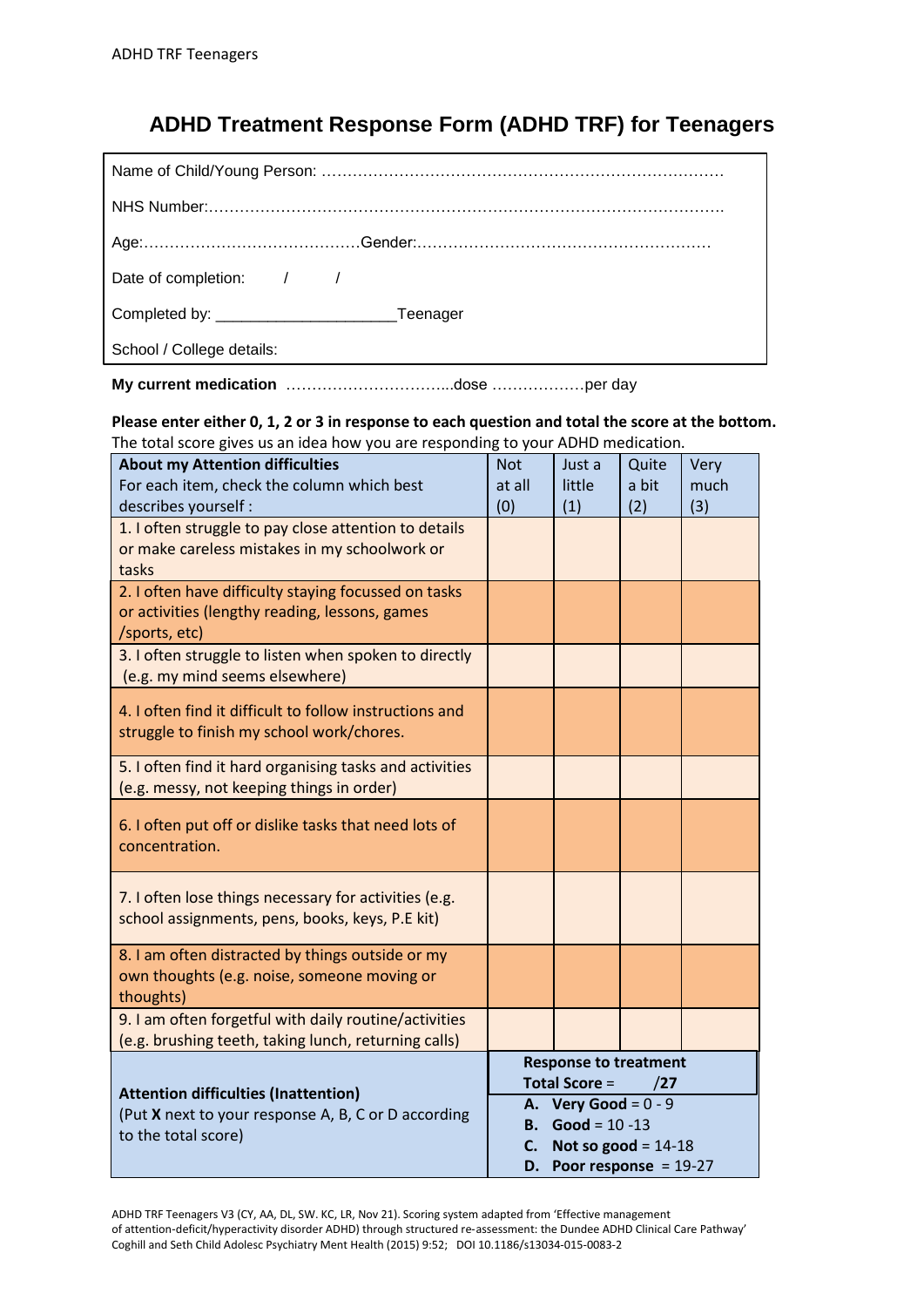| Please enter either 0, 1, 2 or 3 in response to each question and total the score at the bottom. |
|--------------------------------------------------------------------------------------------------|
| The total score gives us an idea how you are responding to your ADHD medication.                 |

| About my Hyperactivity/Impulsive behaviour<br>For each item, check the column which best<br>describes yourself:                                                       | <b>Not</b><br>at all<br>(0)                                                                                   | Just a<br>little<br>(1) | Quite<br>a bit<br>(2) | Very<br>much<br>(3) |
|-----------------------------------------------------------------------------------------------------------------------------------------------------------------------|---------------------------------------------------------------------------------------------------------------|-------------------------|-----------------------|---------------------|
| 10. I often fidget with hands or feet or I squirm in<br>my seat.                                                                                                      |                                                                                                               |                         |                       |                     |
| 11. I often find it hard to stay in my seat in the<br>classroom or in other places where I am expected<br>to sit down (e.g. at the dinner table, waiting room<br>etc) |                                                                                                               |                         |                       |                     |
| 12. I often feel restless                                                                                                                                             |                                                                                                               |                         |                       |                     |
| 13. I am often loud and noisy (e.g. in play or leisure<br>activities)                                                                                                 |                                                                                                               |                         |                       |                     |
| 14. I am often on the go or act as if "driven by a<br>motor" (e.g. hard to stay still for long)                                                                       |                                                                                                               |                         |                       |                     |
| 15. I often talk excessively                                                                                                                                          |                                                                                                               |                         |                       |                     |
| 16. I often blurt out answers before the question is<br>completed (e.g. struggle to wait for my turn in<br>conversation)                                              |                                                                                                               |                         |                       |                     |
| 17. I often find it hard to wait my turn (e.g. waiting<br>in line/queue)                                                                                              |                                                                                                               |                         |                       |                     |
| 18. I often interrupt others (e.g. butt into<br>conversations/games)                                                                                                  |                                                                                                               |                         |                       |                     |
| <b>Hyperactive/Impulsive behaviour</b>                                                                                                                                | <b>Response to treatment</b><br><b>Total Score =</b><br>/27                                                   |                         |                       |                     |
| (Put X next to your response A, B, C or D according<br>to the total score)                                                                                            | A. Very Good = $0 - 9$<br>Good = $10 - 13$<br>В.<br>Not so good = $14-18$<br>C.<br>D. Poor response = $19-27$ |                         |                       |                     |